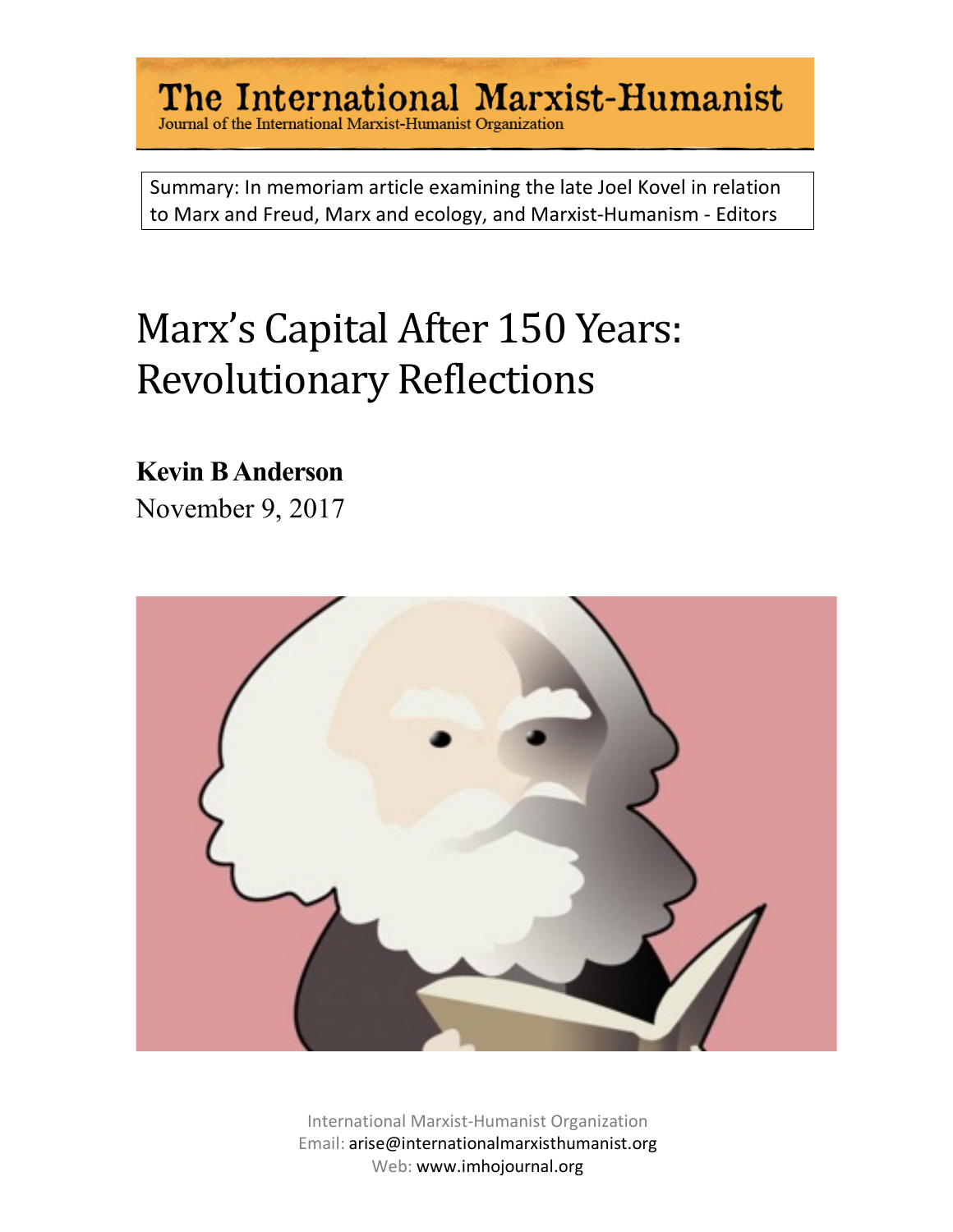What does it mean to celebrate and concretize for today Marx's greatest work, *Capital*, Vol. I? Such a discussion is terribly important at this juncture, when we are in a new situation where even some sectors of the right have started to attack neoliberalism. The Brexit vote in the UK, the large vote for Le Pen in France despite her eventual defeat by a neoliberal candidate, and above all, the Trump campaign have placed on the agenda a new form of rightwing populism with neofascist overtones that breaks with some key features of neoliberalism, such as free trade pacts, somewhat more open borders, and "humanitarian" intervention. At the same time, Trump as president has put forth an incoherent agenda that contains major continuities with neoliberal austerity and old-style militarism, above all in the attempt to gut Obamacare. The open racism, misogyny, Islamophobia, and nativism that marked the Trump campaign have if anything intensified, while his administration has made only fitful gestures toward the economic nationalism and protectionism that helped to win him a decisive swath of white working class voters. Whether we are on the cusp of a new era of capitalism, or whether this is more of a rhetorical turn, remains to be seen, especially in the case of Trump. But at the very least, the ideological underpinnings of capitalism seem to be undergoing an alteration. This makes it more urgent than ever that we on the left target capitalism as such, root and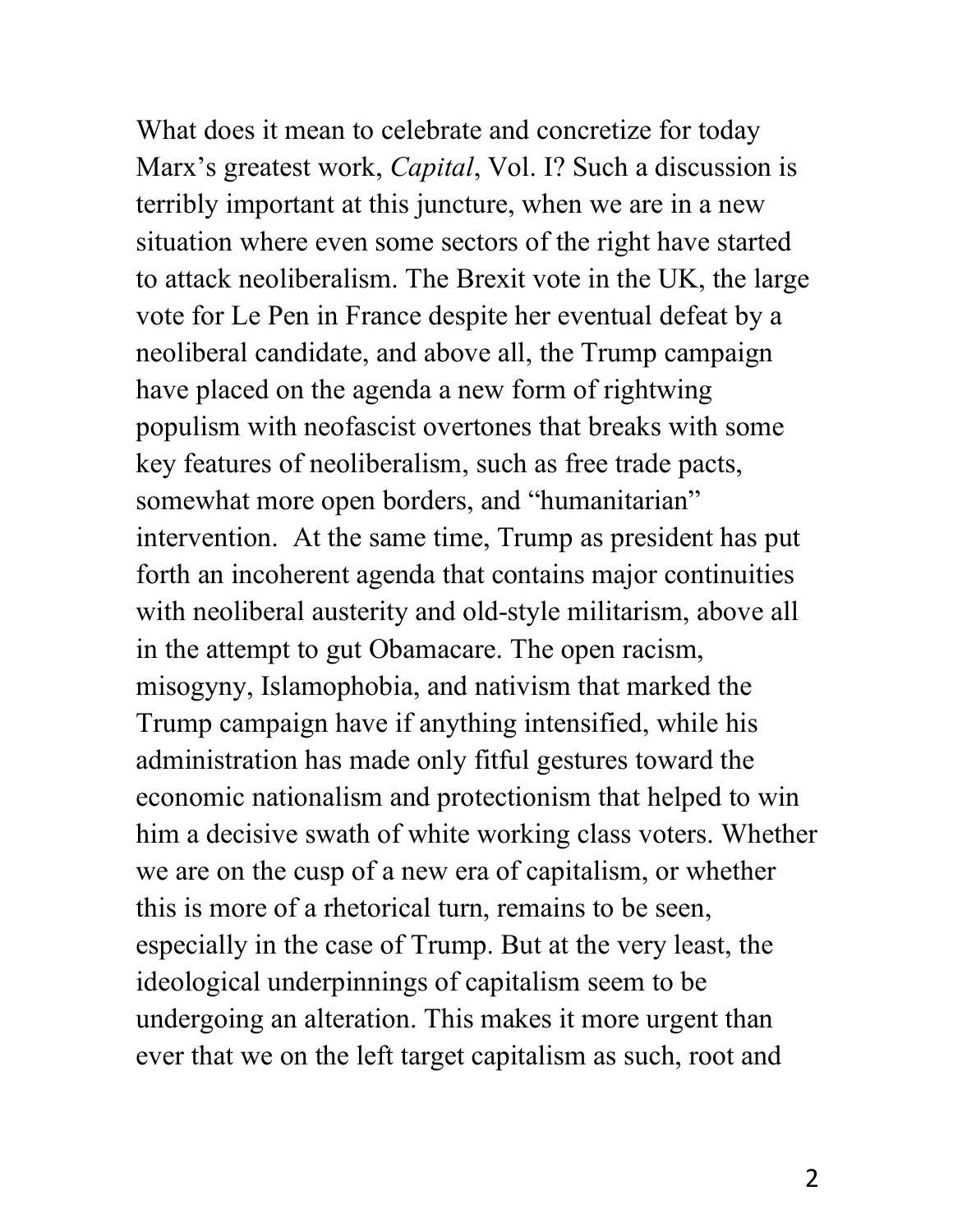branch, not merely one form or another of it like neoliberalism.[1]

As we mark the 150th anniversary of *Capital I,* another ideological challenge to Marxism centers on gender and race, issues that have come to the fore even more since the election of Trump. Within progressive circles that have opposed neoliberalism, especially in academia, some of the most prominent critics of Marx have claimed that he says little or nothing of value on race or gender and that therefore he is not a thinker of our times. From the Marxist side, this is sometimes countered with a sort of economic and class reductionism, but neither of these positions captures what Marx was really about, including in *Capital*.

In response, I would note that Marx takes up gender in a revolutionary manner throughout his life, from the 1840s through his late *Ethnological Notebooks*. Here is what he says at one point in *Capital I*, referring to how capitalism undermines the family:

However terrible and disgusting the dissolution of the old family ties within the capitalist system may appear, largescale industry, by assigning an important part in socially organized processes of production, outside the sphere of the domestic economy, to women, young persons, and children of both sexes, does nevertheless create a new economic foundation for a higher form of the family and of relations between the sexes. (Marx 1976, 620-21)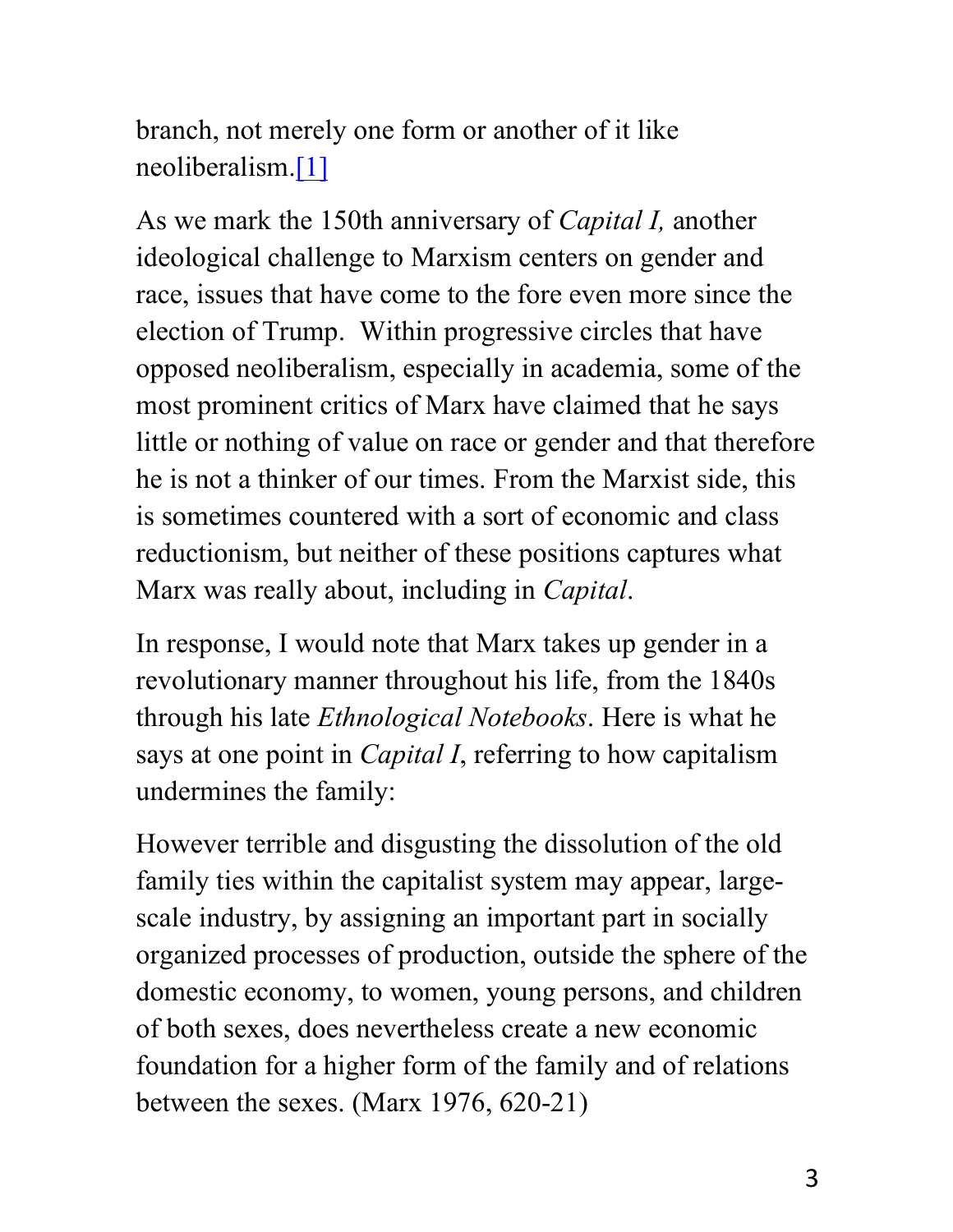This "higher form" of the family is not the one that exists under capitalism, which does "terrible and disgusting" things to the family; it is what would come about only after capitalism's transcendence. While this passage is remarkable for its dialectical treatment of the family in and beyond capitalism, it is far from the only place where Marx discusses working women in *Capital I*. As Heather Brown argues in her *Marx on Gender and the Family*, "while many feminists have criticized Marx for not adequately dealing with gender in his work," in the lengthy chapter on machinery, "Marx not only traces out the changing conditions of the male worker, but also gives significant emphasis to the role of women in this process" (2012, p. 90). Nor does Marx deal with gender only in terms of working women, for in his early essay/translation on suicide, he centers the discussion on women from the middle and upper classes who are driven to suicide by oppressive familial relations (Marx 1999).

Since the Black movement in the U.S. has never separated itself from Marxism to the extent that the modern feminist movement has -- and the responsibility for that has to be shared by Marxists who ignored or minimized gender and sexuality -- Marx's writings on race are somewhat better known. In *Capital*, the most dramatic passage concerning race is this one, written just after our Civil War: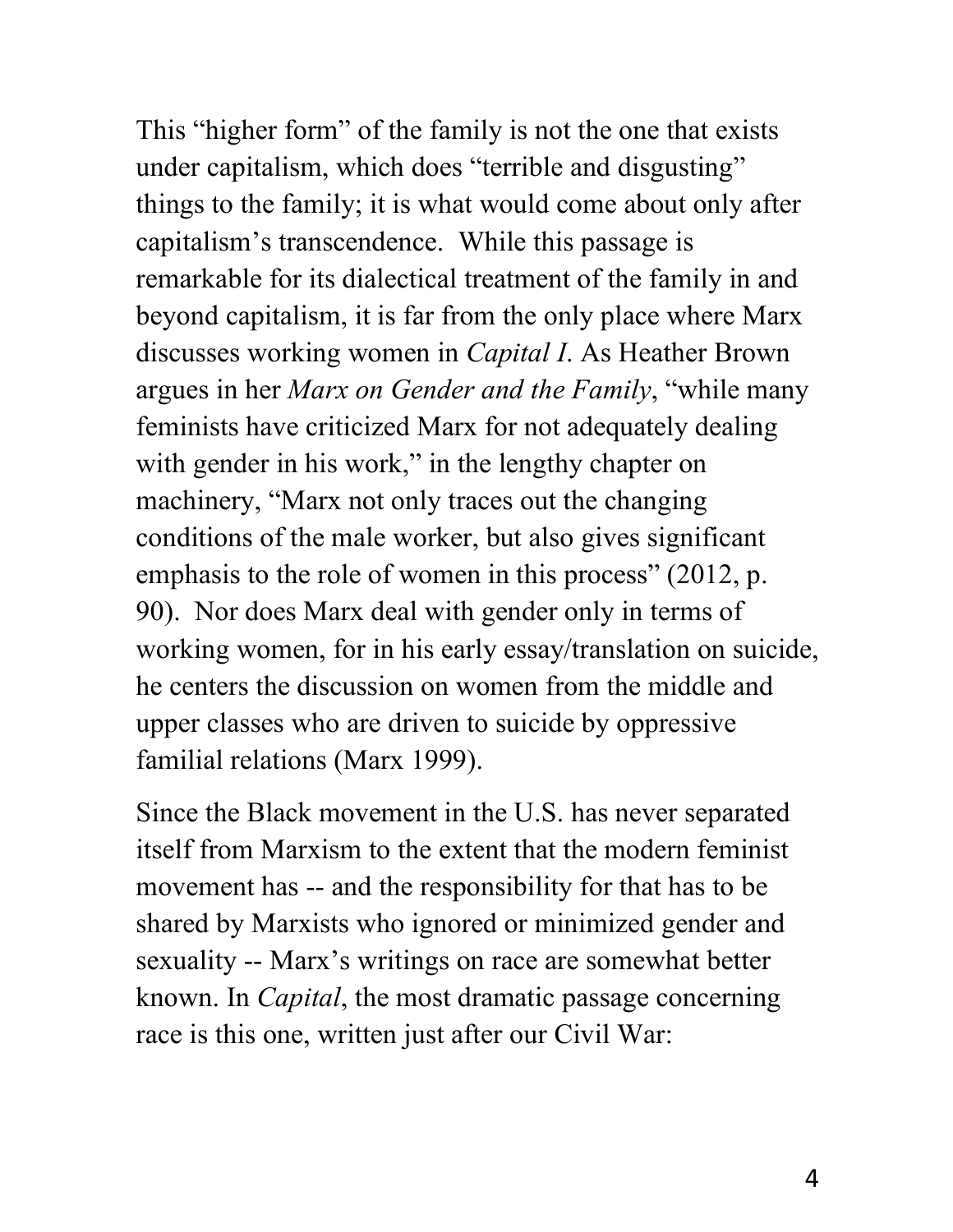In the United States of America, every independent workers' movement was paralyzed as long as slavery disfigured a part of the republic. Labor in a white skin cannot emancipate itself where it is branded in a black skin. (Marx 1976, 414).

I have taken up these points in my *Marx at the Margins* (2010) and in a more recent *Jacobin* essay (Anderson 2017).

Two points follow from the above: 1) the frequent accusation that Marx writes only of the white male worker in *Capital* is demonstrably false; 2) everything I have to say from now on includes working people of all colors, genders, and sexualities. What, then, are some of the central points of *Capital I* and related writings from the same period, at least for a brief account like this?

#### **Fetishism and Dehumanization**

One core theme is the theory of commodity fetishism, which centers on the dehumanization of the worker – and really of all human relations – under capitalism. As we know, capitalism features waged and salaried labor, where capital not the worker owns and controls the means of production. This creates a subject-object reversal, where the inanimate production apparatus becomes the active subject and the worker the mere object. (It's as if the hoe, rather than being a tool controlled by the workers, jumped up and started hitting them, telling them to work faster.) Commodities produced in this manner have a "mystical character," as they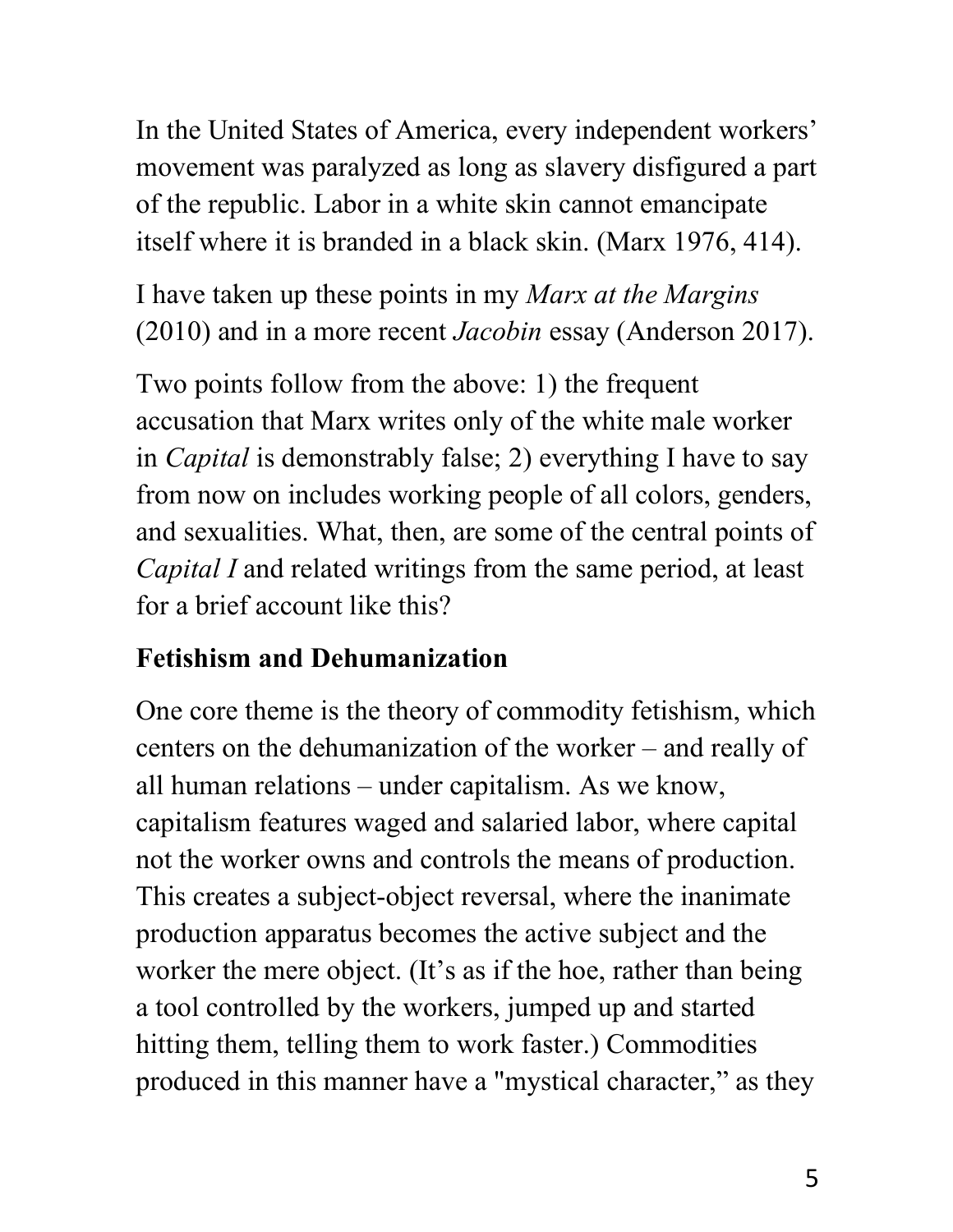take on a life of their own, interacting with other commodities once they are separated from their producers. What develops is a social relationship not between people, but rather "between the products of labor" (Marx 1976, 164). What we reach ultimately is a situation, really a whole society, of "material relations between persons and social relations between things" (166). And the location where this is most pervasive is the capitalist workplace itself, where technology in the service of capital rules over the workers. These material relations between people and social relations between things not only form a distorting lens, wherein capitalism forces us to view human relations this way; they also form an actual reality. For here, he writes, social relations "appear as what they are" (Marx 1976, 166).<sup>[2]</sup> This dehumanization is an actual reality that the system encourages us to view in a matter-of-fact manner, as nothing unusual.

But that is exactly the logic of capital that Marx wants to break us away from. How to do so? Obviously, we have to create a society beyond capitalism to escape its logic completely. However, we can also begin to transcend it theoretically, and it is very important to do so. It is important not only in terms of whether capitalism is permanent or can be replaced, but also because we don't want to replace it by something similar or even worse.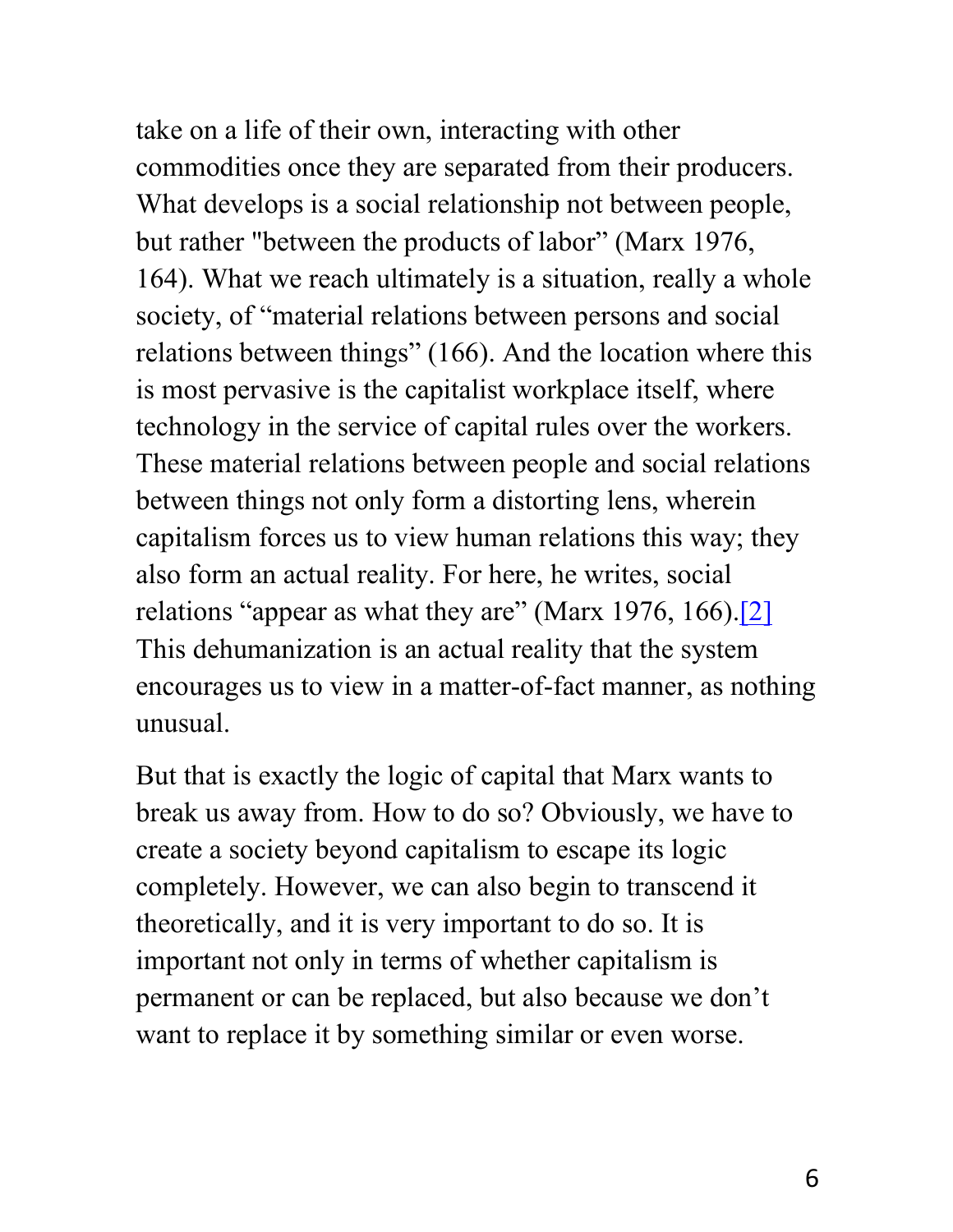Taking account of the 20th century, long after Marx wrote, let me add that this dehumanization of the workers certainly does not change fundamentally if the capitalist production apparatus is controlled by the state rather than held as private property, as we saw in the Soviet Union and see today in China, or even in Cuba and Venezuela. Nor can dehumanization be eliminated by worker-owned coops, although these do point us in the right direction.

#### **A Visionary Alternative to Capitalism**

This takes us to the second point from *Capital I* that I want to single out here: Marx's visionary theoretical alternative to capitalism. We can of course transcend capitalism theoretically by looking at non-capitalist modes of production. Marx looks briefly at European feudalism, where the raw exploitation of the working people, the peasants, was not hidden behind formal political equality and formal freedom of choice of occupation. Under feudal rule there was no distorting lens and exploitation was clear, with the King Donalds openly calling themselves by those titles, and calling the people their beloved children who needed to love and obey them ... or else.

Obviously, feudalism is not a positive alternative to capitalism. That positive form comes out of a type of dialectical imagination, where Marx takes revolutionary aspirations and trends inside the present order -- like the Paris Commune of 1871 -- and moves them much further,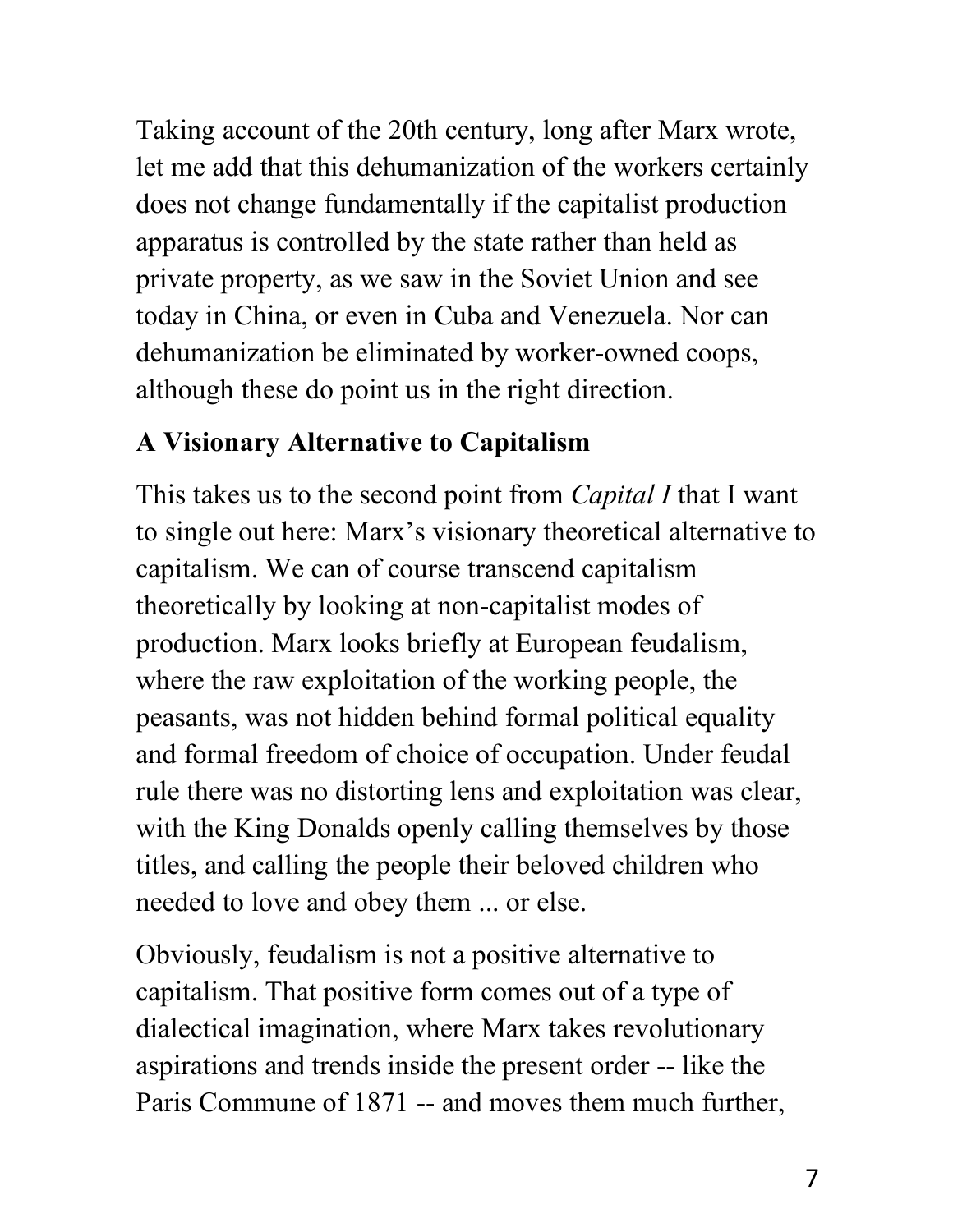into a revolutionary communist future: "Let us finally imagine, for a change," he writes, "an association of free human beings [*Menschen*],[3] working with the means of production held in common..." (Marx 1976, 171). In contrast to capitalism's distorting lens of fetishism, "social relations ... are here transparent in their simplicity" (Marx 1976, 172). Let me add parenthetically that linking transparency to justice and freedom is as old in philosophy as Plato's cave, in whose shadowy recesses one experienced both injustice and an obscuring of one's real situation. And of course Plato also advocated a form of communism, albeit a hierarchical and non-egalitarian one.

As for Marx, he writes in the fetishism section of *Capital* that the distorting and obscuring lens of capitalism "is not removed" until the production process changes, "until it becomes production by freely associated human beings, and stands under their conscious and planned control." That is communism in the positive sense.[4]

I cannot underline enough that Marx's critique of capitalism is forward-looking, from the vantage point of the not yet. In the same way, those who wanted to abolish slavery 200 years ago had to imagine an "impractical" future without slavery, given that the "great" civilizations of the past had exhibited mainly different varieties of slavery and unfree labor for the mass of the population, something that proslavery ideologists constantly mentioned.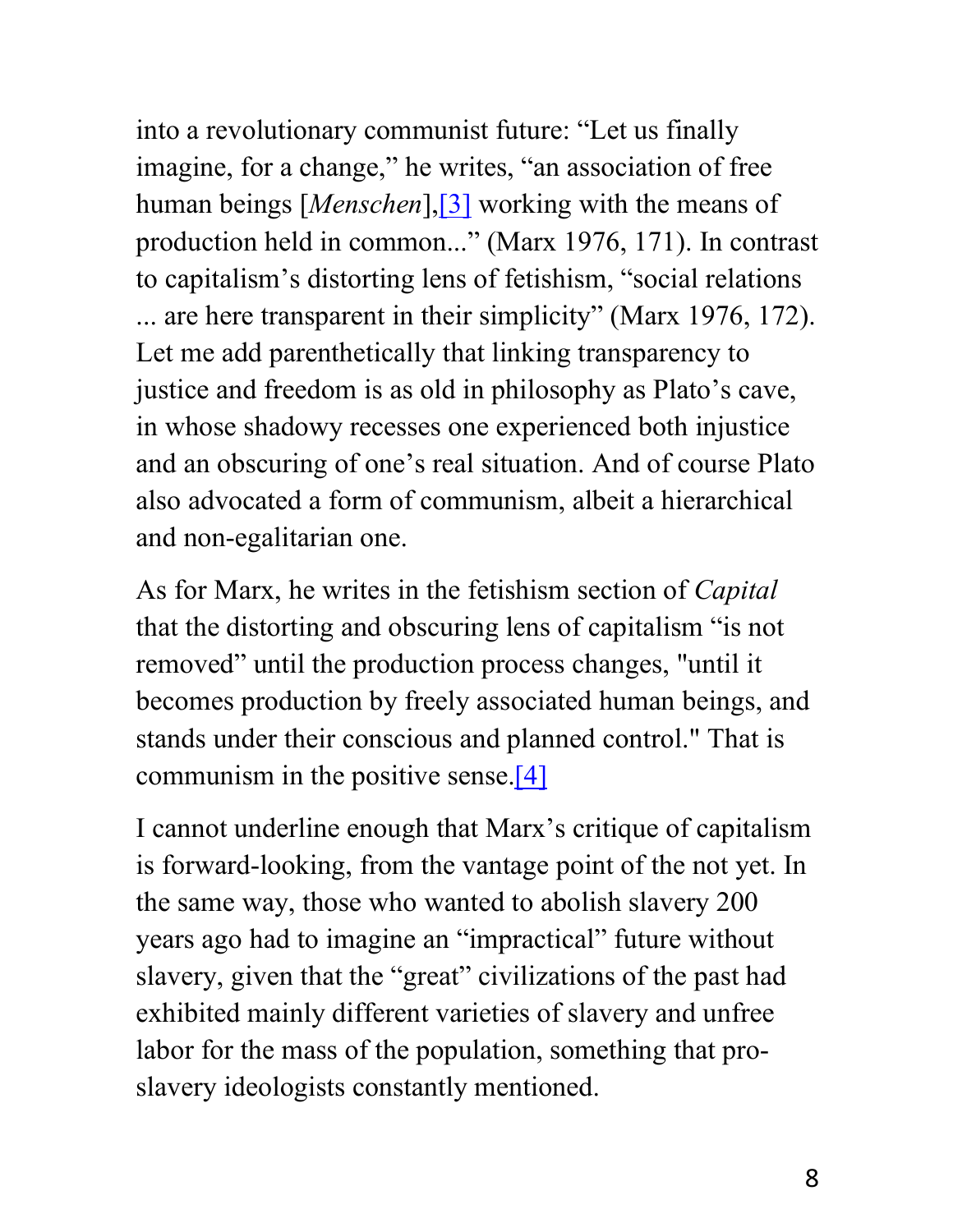### **Permanent Unemployment, Technology, and Economic Crisis**

A third point I want to mention from *Capital I* that is particularly salient today is the massive unemployment that accompanies both the development and the continued existence of capitalism. As Raya Dunayevskaya argued, in lines that could have anticipated our recent electoral shock, "The failure to give 'full employment' to labor shakes the whole structure of capitalist society" (1988 [1958], 124). Marx develops this point at length in his discussion of the accumulation of capital.

As capitalism develops, he writes, the amount of capital invested in machinery and other inanimate aspects (constant capital) increases, compared to that invested in labor power, in living labor, which he calls variable capital. In other words, capitalism is constantly eliminating workers as it moves to ever more complex and expensive technology. This changes what he calls the organic composition of capital, toward an ever-higher ratio of constant capital (mainly machinery) to variable capital (labor power in the process of production). This in turn leads to mass unemployment even in non-recessionary periods, creating what Marx calls "a relative surplus population" (Marx 1976, 789). This seldom means fewer hours of work, however, given "the condemnation of one part of the working class to enforced idleness by the over-work of the other part…"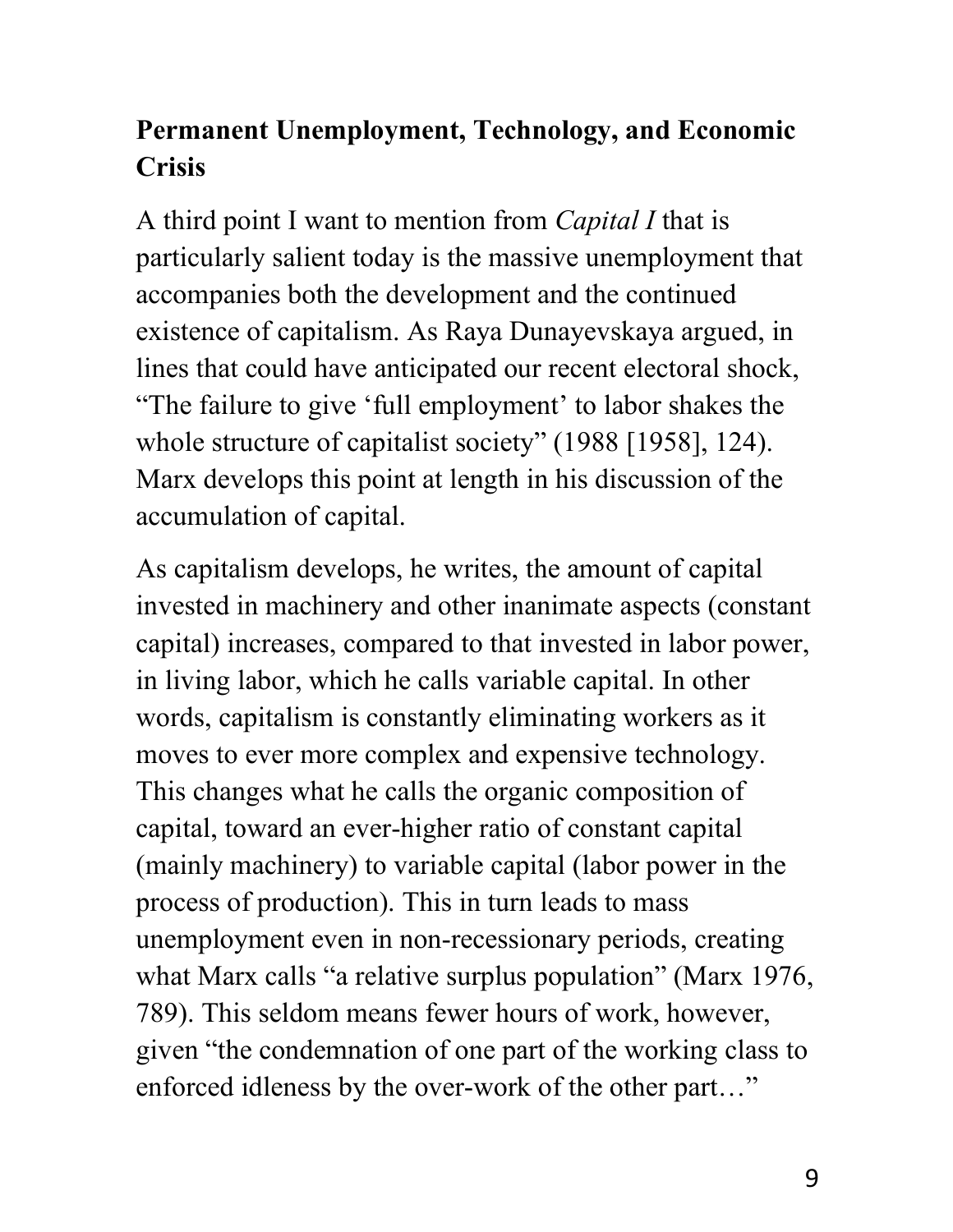(Marx 1976, 789). The "industrial reserve army" of the unemployed, he writes, "weighs down the active army of workers; during the periods of over-production and feverish activity, it puts a curb on their pretensions" (Marx 1976, 792). However, beyond a certain point, as whole districts and neighborhoods are visited by mass unemployment, as the prisons fill up and homelessness increases, the situation can become explosive – even more so when, as now, the element of racial and ethnic oppression becomes part of the mix.

The change in the technical composition of capital also has other negative consequences, this time for capital itself, even if it can manage to stave off the social unrest resulting from mass unemployment. As Marx notes in the chapter on machinery, since living labor is the source of value, as capital's composition changes to the point of less and less living labor power being incorporated into the process of production, this also undercuts its ceaseless quest for surplus value and ultimately, profit. Because living labor is the source of all value, "It is impossible, for instance, to squeeze as much surplus value out of two as out of twenty-four workers.... Hence there is an immanent contradiction in the application of machinery to the production of surplus value" (Marx 1976, 531). This brief discussion in *Capital I* is of course related to what he develops in Vol. III, the tendency of the rate of profit to decline over time as capitalism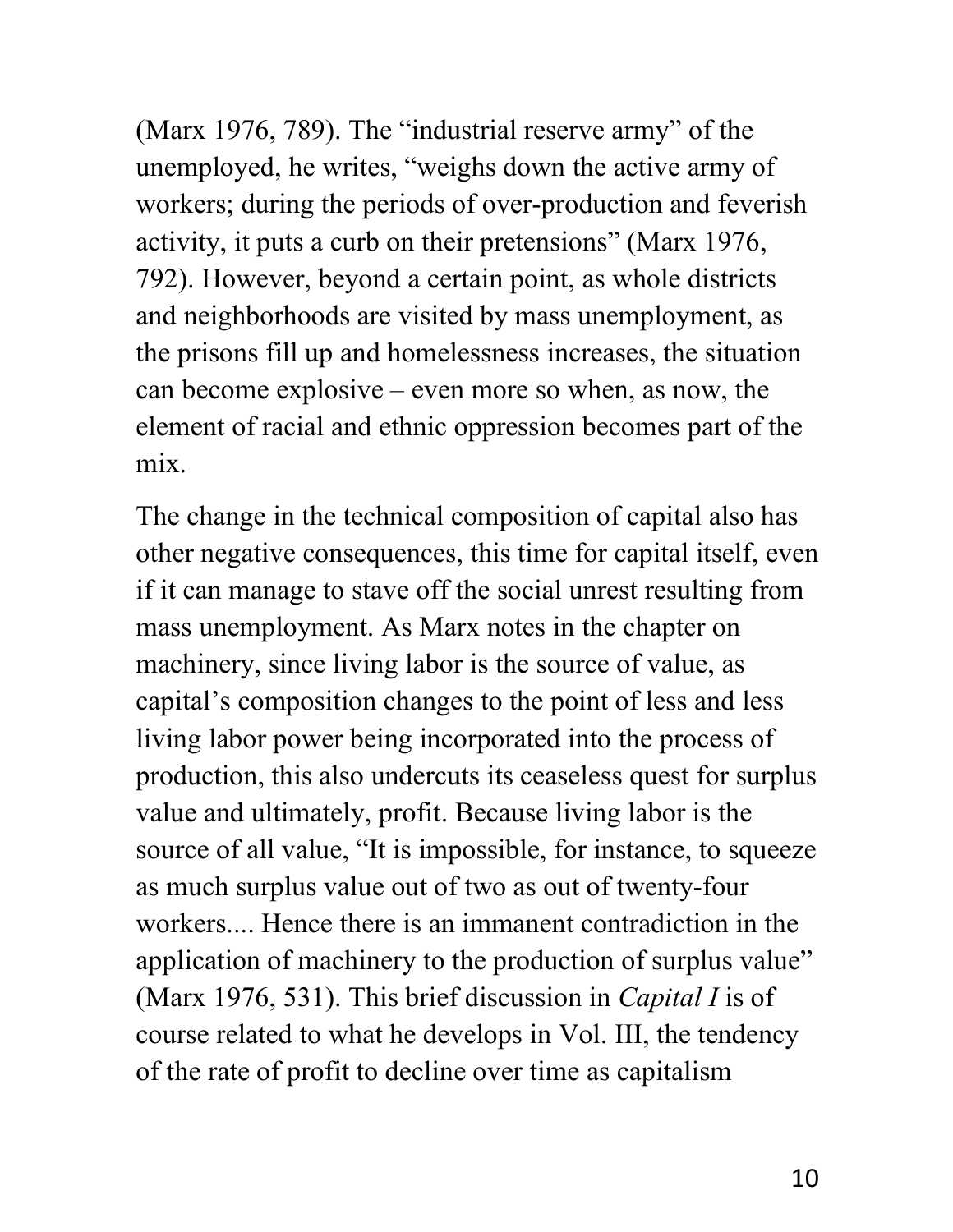develops.[5] And this of course is at the root of economic crises like the great recession of 2008, the effects of which have not completely ended even now.

#### **Globalization, Colonialism, and Capital Accumulation**

The fourth point I would like to emphasize is how capital accumulation devastates the global environment and the world's people: "Accumulate, accumulate! That is Moses and the prophets! Accumulation for accumulation's sake, production for production's sake" (Marx 1976, 742). It is a system that will literally die without this. Not only does it need to extract surplus value off the backs of the working people, but the rate of surplus value extraction also needs to increase for the system to function without stagnation. Hence the obsession with economic growth.

All this has particularly brutal effects in the colonies, as seen in Marx's discussion of the accumulation of capital in Ireland by British capital. As the Irish were driven off their subsistence farms by British capitalist agriculture, the results were of genocidal proportions. Given the already precarious and worsening conditions faced by Irish peasants under the rule of British capital, when the potato famine struck in the 1840s, out of a population of only 8 million, 1 million died and 3 million emigrated.

Ireland was not only an oppressed nation dominated politically by a foreign power, Britain. It was also a victim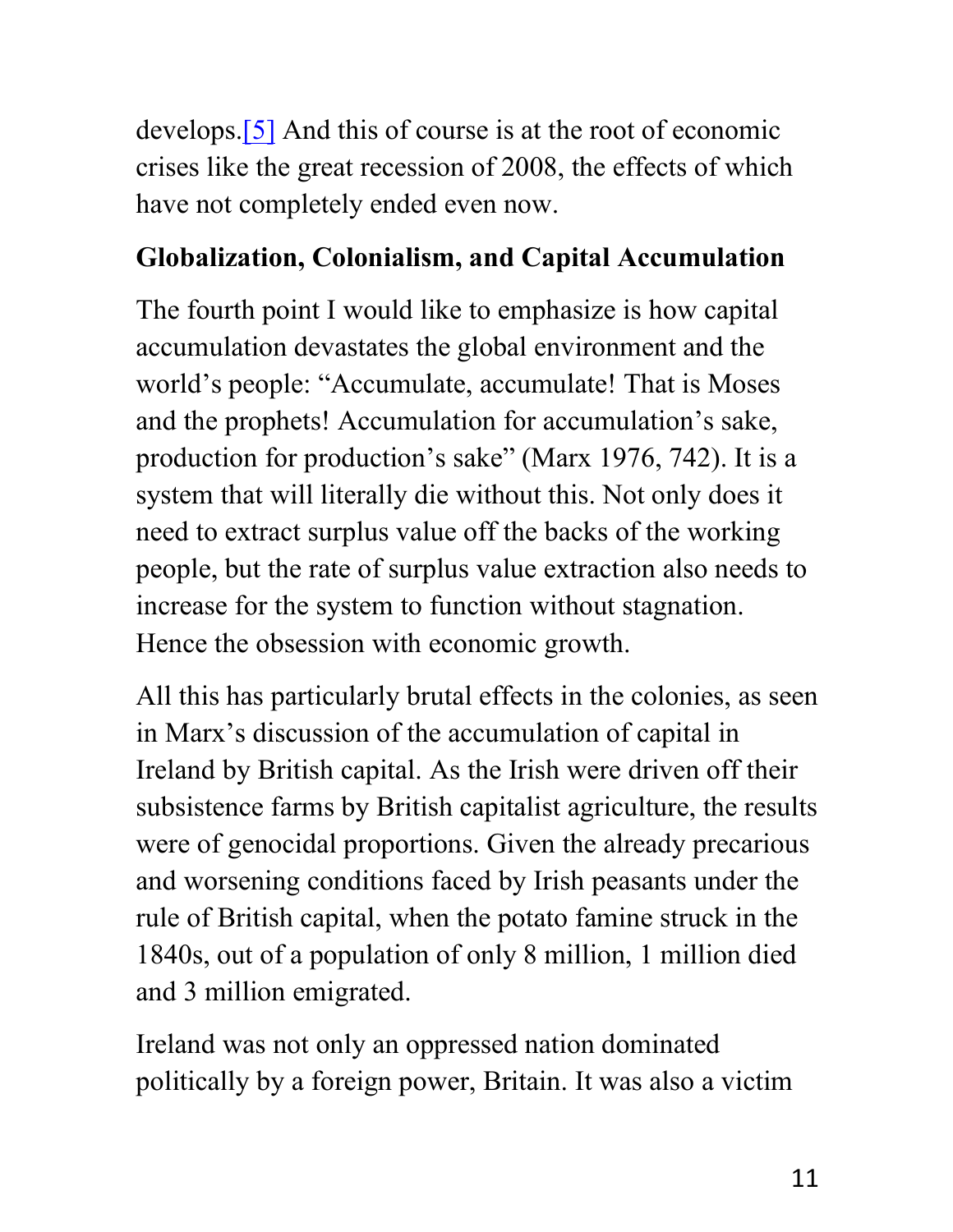of a particularly capitalist form of colonialism, which radically uproots the entire local economic system, dispossessing the peasantry. As Marx noted repeatedly in *Capital I*, this turned the island into an impoverished agricultural dependency of British capitalism, all in the service of capital accumulation.

#### **Anti-Colonial Revolt and Working Class Revolution**

This takes us to my fifth and last point, an example of Marx's theory of revolution in the epoch of *Capital I*, but not in the text itself. In 1867-70, just after *Capital I* came off the press, Marx came out strongly in support of the Fenian movement, a progressive form of Irish nationalism based among the peasantry rather than the upper or middle classes, and which kept a degree of independence from the Roman Catholic Church.

In 1870, Marx wrote of how the Irish working people – both inside Britain as immigrant labor in capitalist factories and in in their home country under equally brutal colonial rule – were victimized by what would today be termed stereotyping and racism. This drove a wedge between English and Irish workers, to the benefit of capital, something he compares explicitly to race relations between the former slaves and the "poor whites" in the U.S. However, in a magnificent example of dialectical reason, Marx also saw an emancipatory side to these contradictions among the working classes. Thus, he wrote (in French) in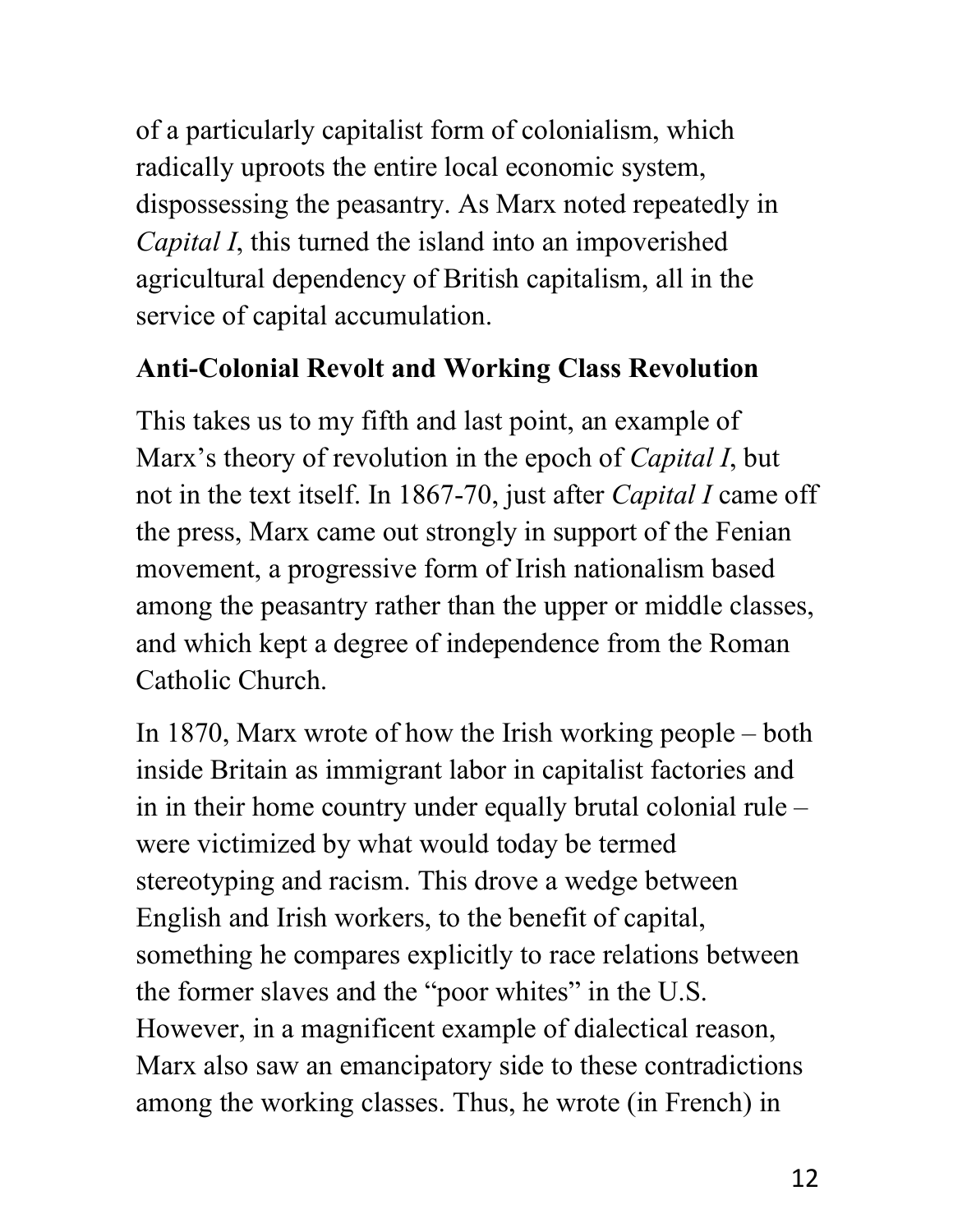early 1870 – in a little-known "Confidential Communication" of the First International – that an Irish agrarian uprising might serve as a "lever" to challenge the overwhelming power of the British ruling classes, which were the most powerful in the world at that time:

Although revolutionary initiative will probably come from France, England alone can serve as the lever for a serious economic Revolution. It is the only country where there are no more peasants and where landed property is concentrated in a few hands. It is the only country where *the capitalist form*, that is to say, combined labor on a large scale under the authority of capitalists, has seized hold of almost the whole of production. It is the only country where the *vast majority of the population consists of wage laborers*.... The English have all the *material* conditions for social revolution. What they lack is *a sense of generalization and revolutionary passion*. It is only the General Council [of the First International, which Marx effectively headed -- KA] that can provide them with this, that can thus accelerate the truly revolutionary movement in this country, and consequently *everywhere*.... If England is the bulwark of landlordism and European capitalism, the only point where official England can be struck a great blow *is Ireland*" (Marx 1985, 118-19, trans. amended, emphasis in original).

Stressing that the British ruling class was composed of landlords as well as capitalists, he added: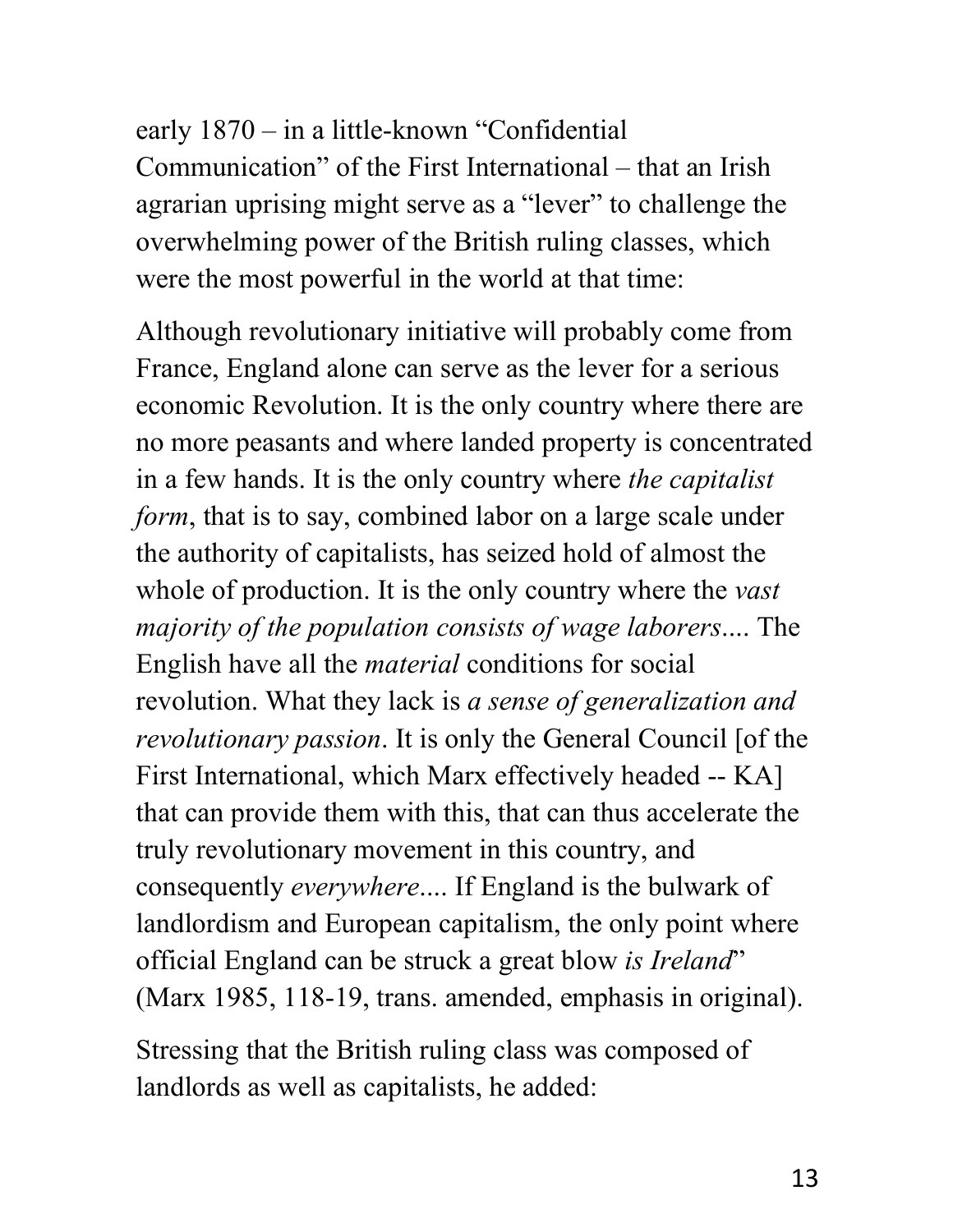In the first place, Ireland is the *bulwark* of English landlordism. If it fell in Ireland, it would fall in England. In Ireland this is a hundred times easier because *the economic struggle there is concentrated exclusively on landed property*, because this struggle is at the same time national, and because the people there are more revolutionary and angry than in England. (Marx 1975, 119, emphasis in the original)

Thus, a peasant revolution in Ireland sparks a working class revolution in England, somehow connected to revolutionary events in France. (Recall that Irish revolutionaries maintained close ties to France.) This agrarian revolution in Ireland would presumably spread to the English working class via Irish emigrant labor in the English industrial centers.

This is Marx's mature theory of revolution and capital accumulation at a specific juncture, Britain and Ireland in 1870. The argument about revolution emanating from Ireland is not taken up explicitly in *Capital I*. Instead, Marx's most prominent conceptualization of the process of revolution in *Capital I* is posed at a more general and abstract level,[6] where he focuses only on technologically developed countries like Britain in what many regard as the true conclusion[7] of *Capital I*:

Along with the constant decrease in the number of capitalist magnates, who usurp and monopolize all the advantages of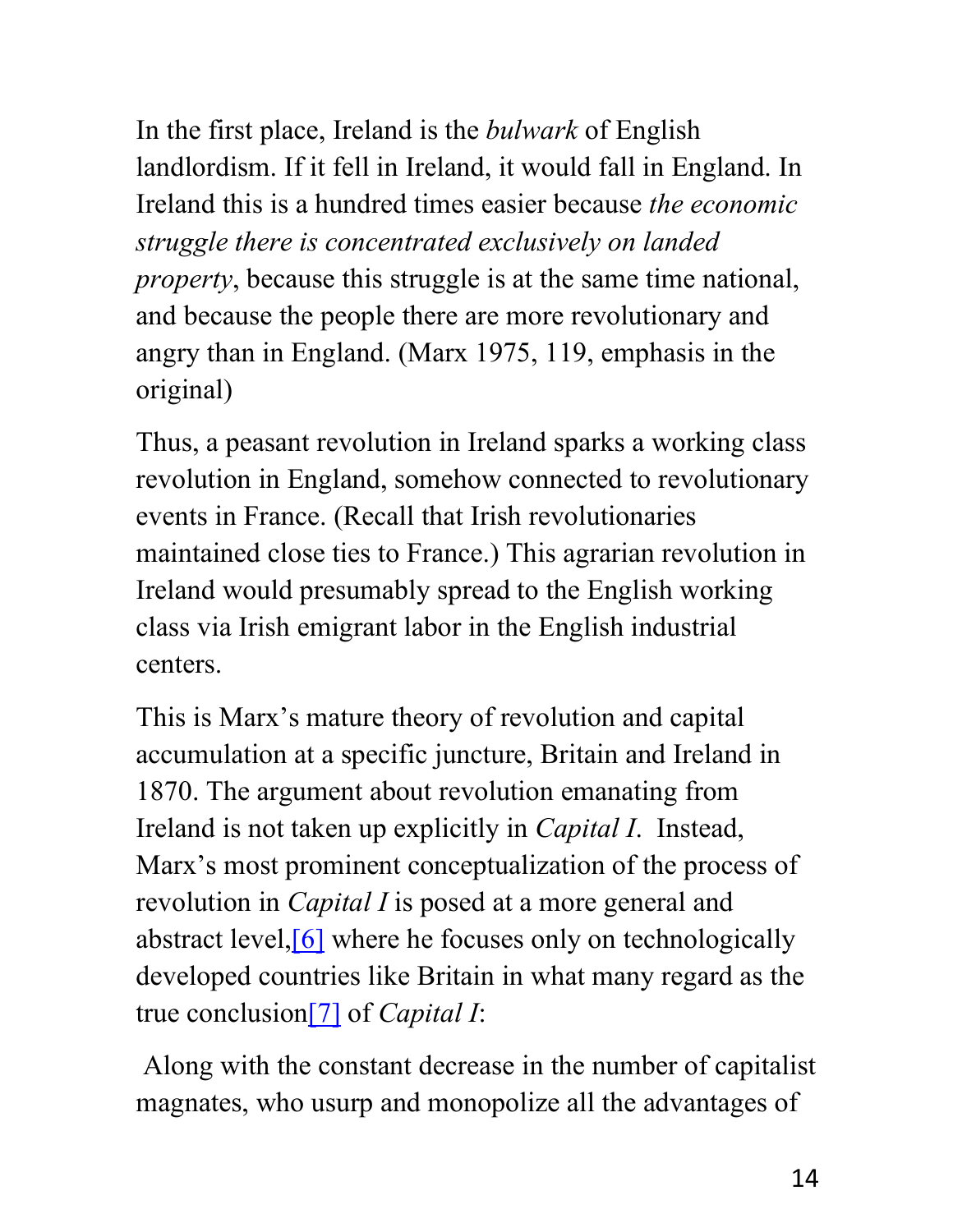this process of transformation, the mass of misery, oppression, slavery, degradation and exploitation grows; but with this there also grows the revolt of the working class, a class constantly increasing in numbers and trained, united and organized by the very mechanism of the capitalist process of production. (Marx 1976, 929)

Over time, all these developments of (1) productive forces and (2) a united working class become "incompatible with their capitalist integument." Next comes the death knell of "capitalist private property" where "the expropriators are expropriated." In a nod to the Hegelian dialectic, he adds: "Capitalist production begets, with the inexorability of a natural process, its own negation. This is the negation of the negation" (Marx 1976, 929). *Capital I* thus ends with a dialectical thunderclap.

How might we reach that point today, when the various contradictions of capitalism that Marx writes about are deeper than ever, and yet so are the contradictions inside the movement against it? But that is why we need to undertake this type of discussion, not only on the nature of capital but also on its alternative in a positive sense, even as we hit the streets again and again in our expressions of discontent and revolutionary aspiration.

And we need to do so very concretely, not in the empirical but in the dialectically concrete sense. How can the universal of free and associated labor, of communism in the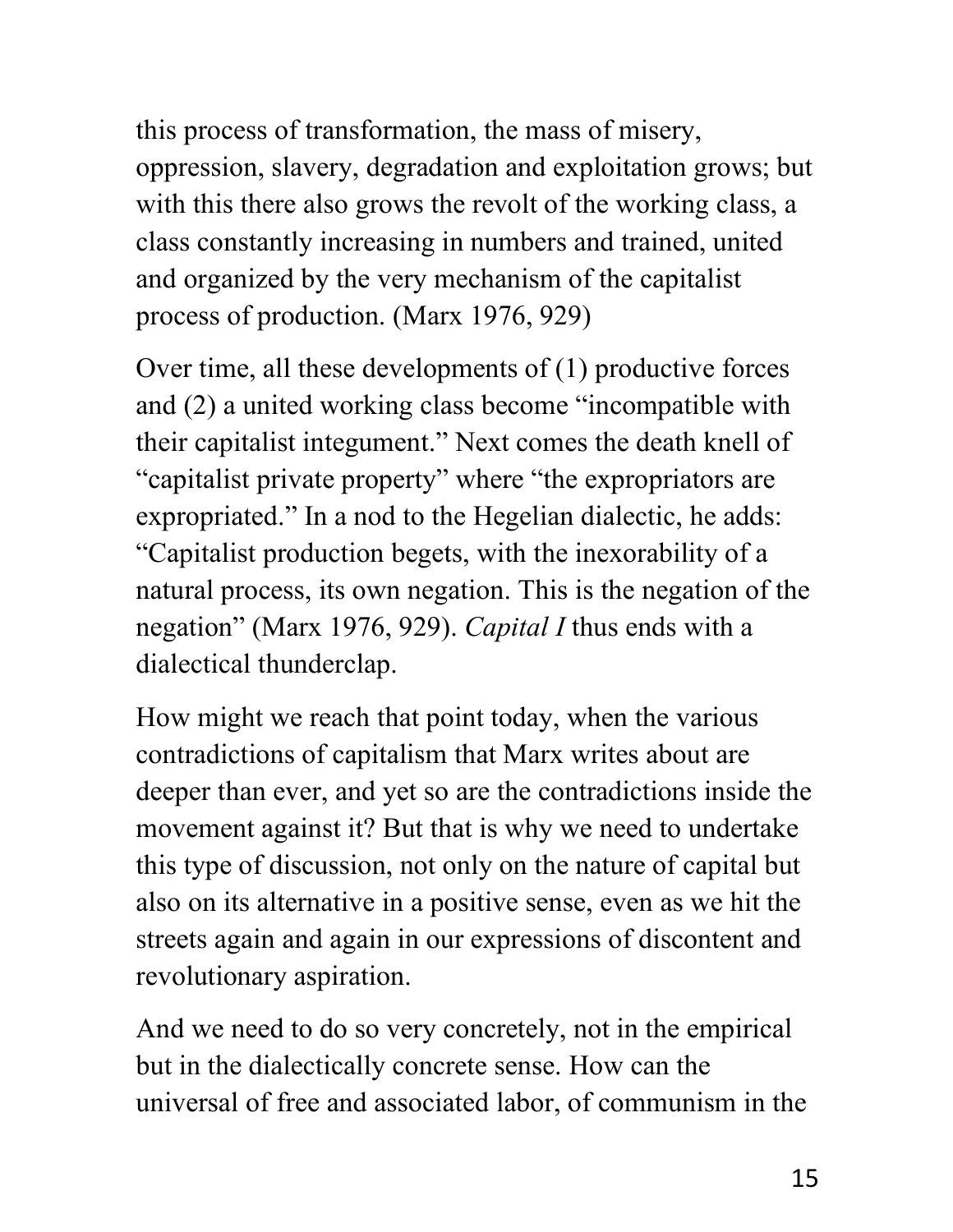modern democratic sense, be achieved through the actions of a working class unified across all races, genders, and sexualities? And yet that universal form of anti-capitalist revolution will necessarily take on a different coloration depending upon the social, ethno-racial, and political context in which the expropriation of the capitalist magnates by the working classes can come onto the historical agenda and then actually fulfill its aims.

In my discussion of *Capital I* and related writings in this article, I have focused upon two main types of revolution, (1) the abstractly sketched notion of a united working class rising up against a centralized capitalist economic apparatus and (2) the notion of a British working class divided by the ethnic condescension of the English toward the Irish, but also connected, at least potentially, to the revolutionary aspirations of the Irish people. As I intend to argue in another study that will be a further development of this one, Marx discusses -- or at least hints at -- three other notions of revolution in *Capital I*: (3) revolution from both above and below during the Civil War and Reconstruction periods in the U.S., imbued with the dialectics of race and class, (4) revolution against the state and moving toward freely associated labor in the Paris Commune of 1871, and (5) agrarian revolutions in non-Western communal villages connecting to working class revolutions Western Europe.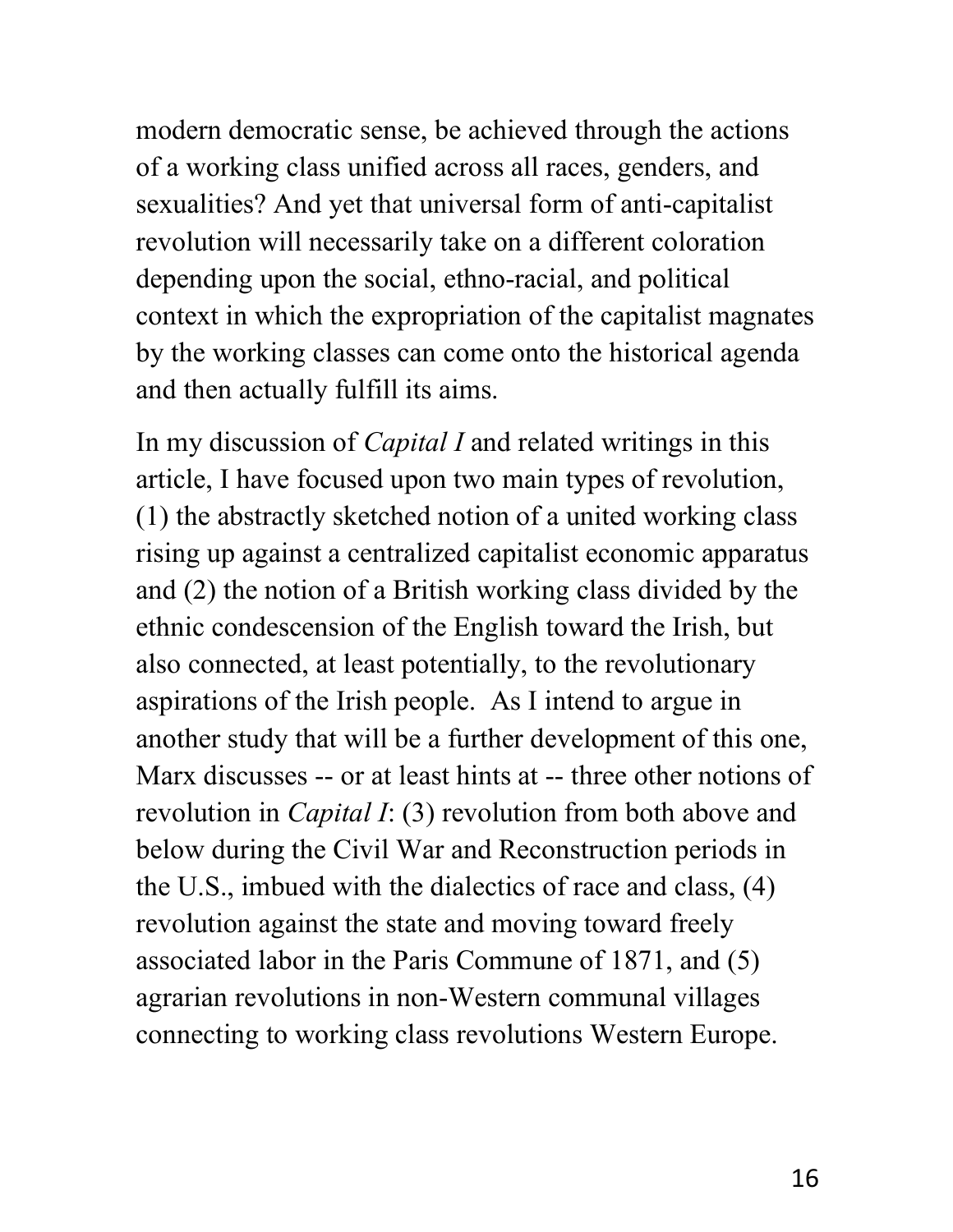Thus, there are multiple notions of revolution in *Capital I,*  two of which have been taken up here.

## **References:**

Anderson, Kevin B. 2010. *Marx at the Margins: Nationalism, Ethnicity, and Non-Western Societies.* Chicago: University of Chicago Press.

\_\_\_\_\_\_\_. 2017. "Slavery, War, and Revolution," *Jacobin* (May 16) (https://www.jacobinmag.com/2017/05/civil-warmarx-slavery-capital-race-reconstruction).

Brown, Heather. 2012. *Marx on Gender and the Family: A Critical Study.* Leiden: Brill.

Chattopadhyay, Paresh. 2016. *Marx's Associated Mode of Production: A Critique of Marxism.* New York: Palgrave.

Cutler, Sofia, Sarah Farah and Emanuel Guay. 2017. "Neoliberalism in Crisis" [Interview with Kevin B. Anderson and John Bellamy Foster]. *3:AM Magazine* (July 13) (http://www.3ammagazine.com/3am/neoliberalism-incrisis/ )

Dunayevskaya, Raya. 1988 [1958]. *Marxism and Freedom: From 1776 Until Today.* New York: Columbia University Press.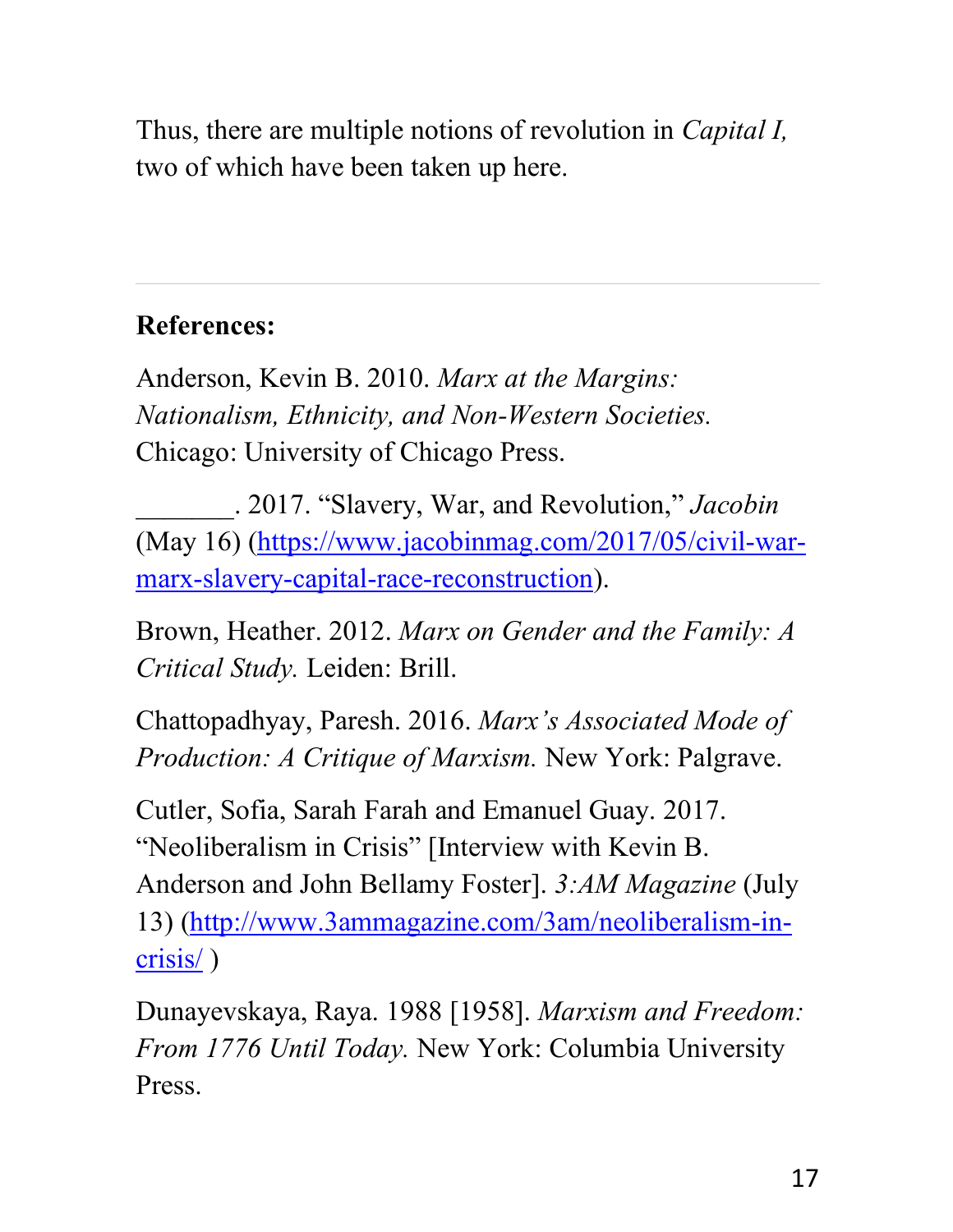Hudis, Peter. 2012. *Marx's Concept of the Alternative to Capitalism*. Leiden: Brill.

\_\_\_\_\_\_\_. 2016. "Trump's Electoral Victory Signals Dangerous Turn in Capitalism." *Pluto Press Blog* (Dec. 6). (https://plutopress.wordpress.com/2016/12/06/trumpselectoral-victory-signals-dangerous-turn-in-capitalism-bypeter-hudis/ )

Jacques, Martin. 2016. "The Death of Neoliberalism and the Crisis in Western Politics." Guardian (August 21). (https://www.theguardian.com/commentisfree/2016/aug/21/ death-of-neoliberalism-crisis-in-western-politics )

Marx, Karl. 1962. *Das Kapital,* comprises *Marx-Engels Werke*, Vol. 23. Berlin: Dietz Verlag.

\_\_\_\_\_\_\_. 1976. *Capital*, Vol. I. Trans. Ben Fowkes. New York: Penguin.

\_\_\_\_\_\_\_. 1985. "Confidential Communication." *Marx-Engels Collected Works*, Vol. 21. New York: International Publishers, 112-24.

\_\_\_\_\_\_\_. 1999. *Marx on Suicide*. Edited by Eric A. Plaut and Kevin B. Anderson. Evanston: Northwestern University Press.

Ollman, Bertell. 1993. *Dialectical Investigations*. New York: Routledge.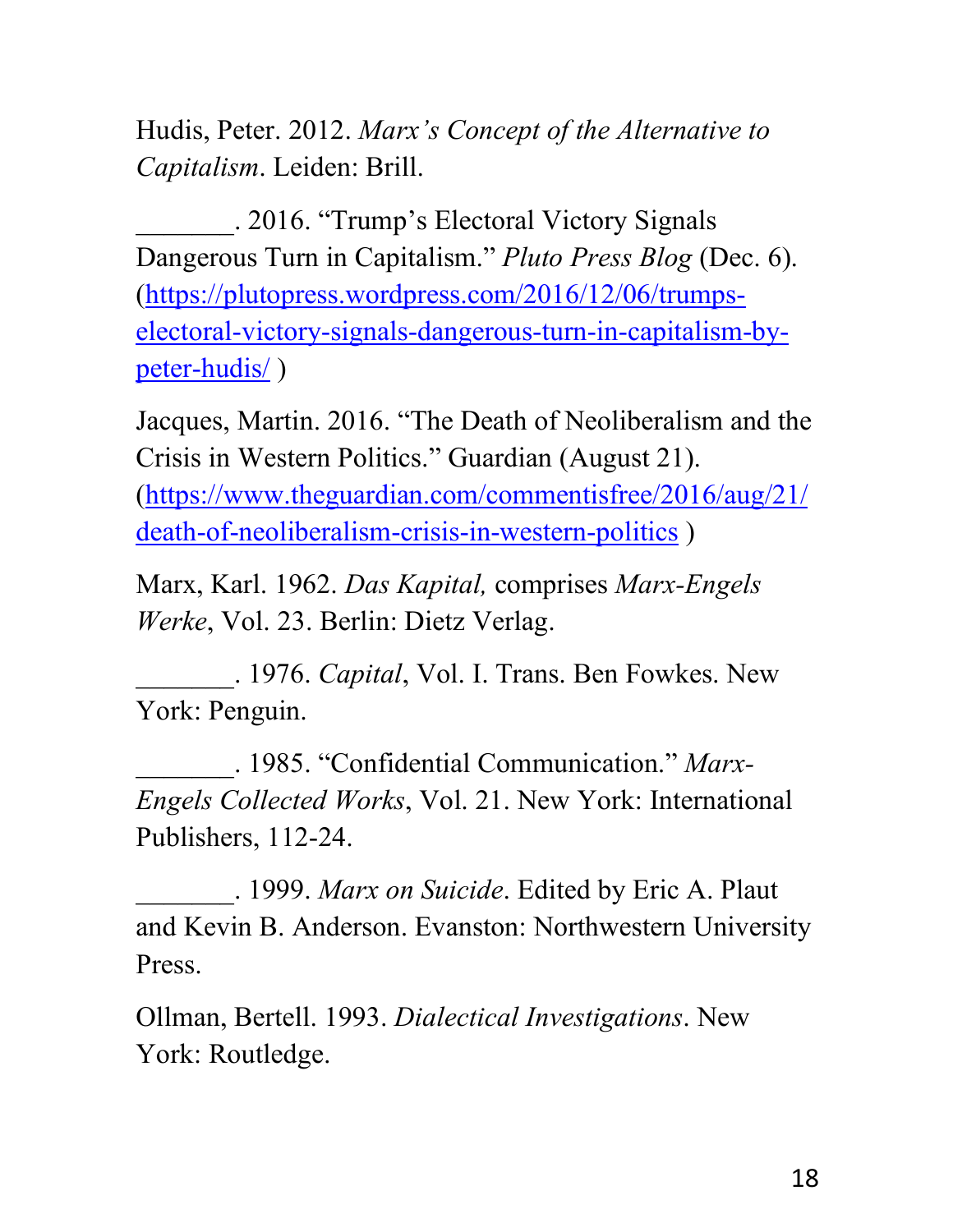Biographical Note:

Kevin B. Anderson teaches at University of California, Santa Barbara and is the author of *Lenin, Hegel, and Western Marxism* (1995) and *Marx at the Margins*  (2010/2016). He is a member of the International Marxist-Humanist Organization.

[1] I discuss these issues at somewhat greater length in a recent interview (Cutler et al. 2017). There have been several other discussions of these points, but would like to single out in particular Jacques (2016) and Hudis (2016).

[2] The German term Marx uses here for "appear" is *erscheinen*, a form of appearance that reflects a phenomenon's underlying essence, as opposed to *scheinen* -- "appear" in the sense of "seem," with overtones of an appearance that is merely illusory (Marx 1962, 89).

[3] The two existing translations of *Capital I* were carried out before gender neutrality became the norm in intellectual discourse; therefore, translators rendered the gender-neutral German term *Mensch* as "man," when they could as easily (and more accurately) have written "human being," taking account of the fact that German has a distinct term for the male person: *Mann*.